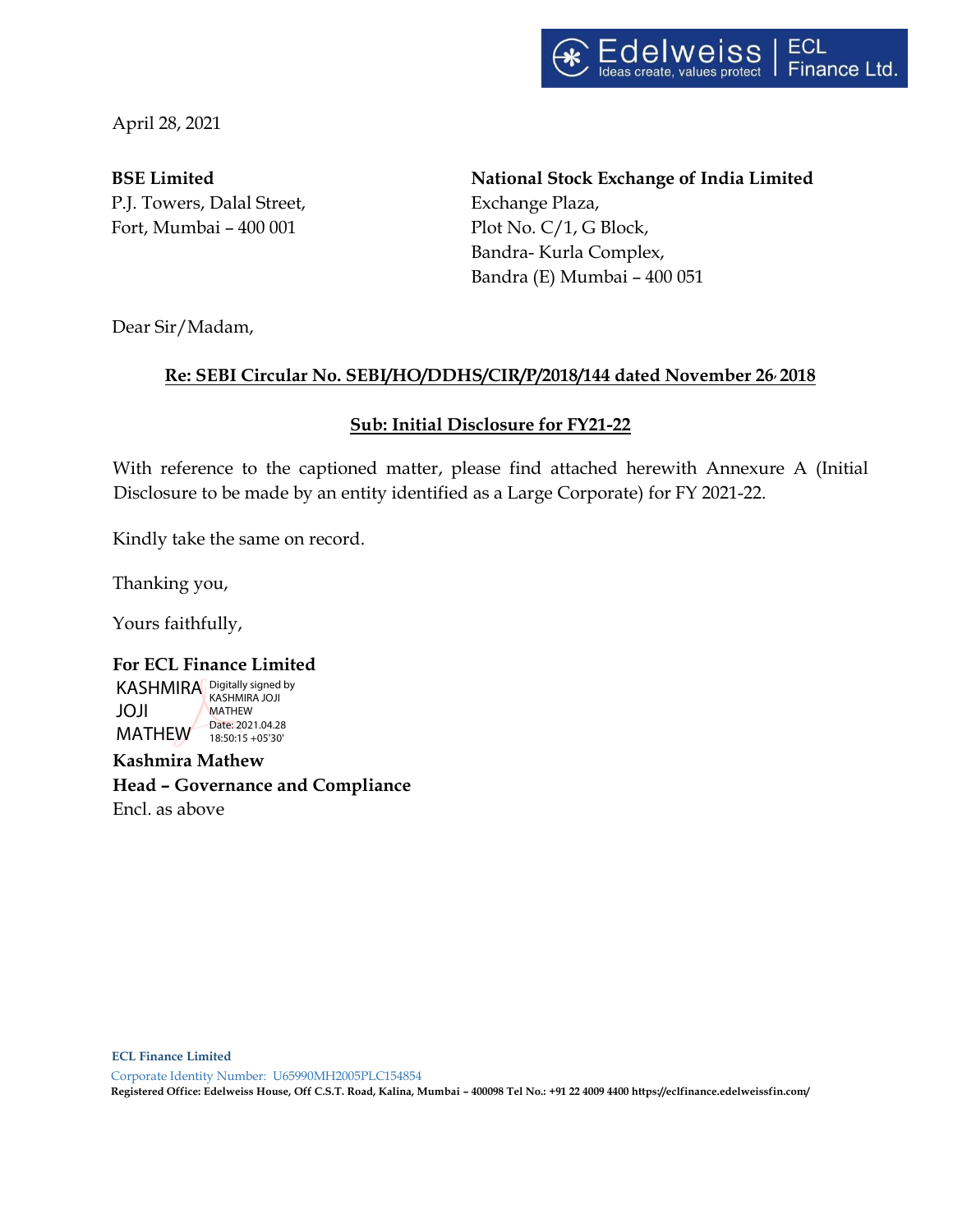| <b>Annexure A</b>                                                                                                                                                |                                                                                                                                  |                                                                                                                                                |  |  |
|------------------------------------------------------------------------------------------------------------------------------------------------------------------|----------------------------------------------------------------------------------------------------------------------------------|------------------------------------------------------------------------------------------------------------------------------------------------|--|--|
| Initial Disclosure to be made by an entity identified as a Large Corporate                                                                                       |                                                                                                                                  |                                                                                                                                                |  |  |
| Sr. No.                                                                                                                                                          | Particulars                                                                                                                      | <b>Details</b>                                                                                                                                 |  |  |
| $\mathbf{1}$                                                                                                                                                     | Name of the company                                                                                                              | <b>ECL Finance Limited</b>                                                                                                                     |  |  |
| $\overline{2}$                                                                                                                                                   | <b>CIN</b>                                                                                                                       | U65990MH2005PLC154854                                                                                                                          |  |  |
| 3                                                                                                                                                                | Outstanding borrowing of Company as on March 31, 2021   15,956.18*<br>(in Rs crores)                                             |                                                                                                                                                |  |  |
| $\overline{4}$                                                                                                                                                   | Highest Credit Rating during the previous FY along with<br>name of the Credit Rating Agency                                      | As per Annexure I                                                                                                                              |  |  |
| 5                                                                                                                                                                | Name of Stock Exchange in which the fine shall be paid,<br>in case of shortfall in the required borrowing under the<br>framework | <b>BSE</b> Limited                                                                                                                             |  |  |
| *Includes borrowing in the form of Compulsorily Convertible Debenture at face value of Rs.                                                                       |                                                                                                                                  |                                                                                                                                                |  |  |
| 1,039.50 crores.                                                                                                                                                 |                                                                                                                                  |                                                                                                                                                |  |  |
| We confirm that we are a Large Corporate as per the applicability criteria given under the SEBI<br>circular SEBI/HO/DDHS/ClR/P/2018/144 dated November 26, 2018. |                                                                                                                                  |                                                                                                                                                |  |  |
| <b>For ECL Finance Limited</b>                                                                                                                                   |                                                                                                                                  |                                                                                                                                                |  |  |
| Digitally signed<br><b>KASHMIR</b><br>by KASHMIRA<br><b>ILOL A</b><br><b>JOJI MATHEW</b><br>Date: 2021.04.28<br><b>MATHEW</b><br>18:49:48 +05'30'                |                                                                                                                                  | Digitally signed by<br><b>DEEPAK</b><br>DEEPAK KUMAR<br><b>KUMAR</b><br><b>KHETAN</b><br>Date: 2021.04.29<br><b>KHETAN</b><br>14:26:34 +05'30' |  |  |
| Kashmira Mathew                                                                                                                                                  |                                                                                                                                  | Deepak Khetan                                                                                                                                  |  |  |
| Head - Governance & Compliance                                                                                                                                   |                                                                                                                                  | <b>Chief Financial Officer</b>                                                                                                                 |  |  |
| Tel: 022-40094400                                                                                                                                                |                                                                                                                                  | Tel: 022-40094400                                                                                                                              |  |  |
| Email: cs.cbg@edelweissfin.com                                                                                                                                   |                                                                                                                                  | Email: cs.cbg@edelweissfin.com                                                                                                                 |  |  |

**ECL Finance Limited** 

Corporate Identity Number: U65990MH2005PLC154854

**Registered Office: Edelweiss House, Off C.S.T. Road, Kalina, Mumbai – 400098 Tel No.: +91 22 4009 4400 https://eclfinance.edelweissfin.com/**